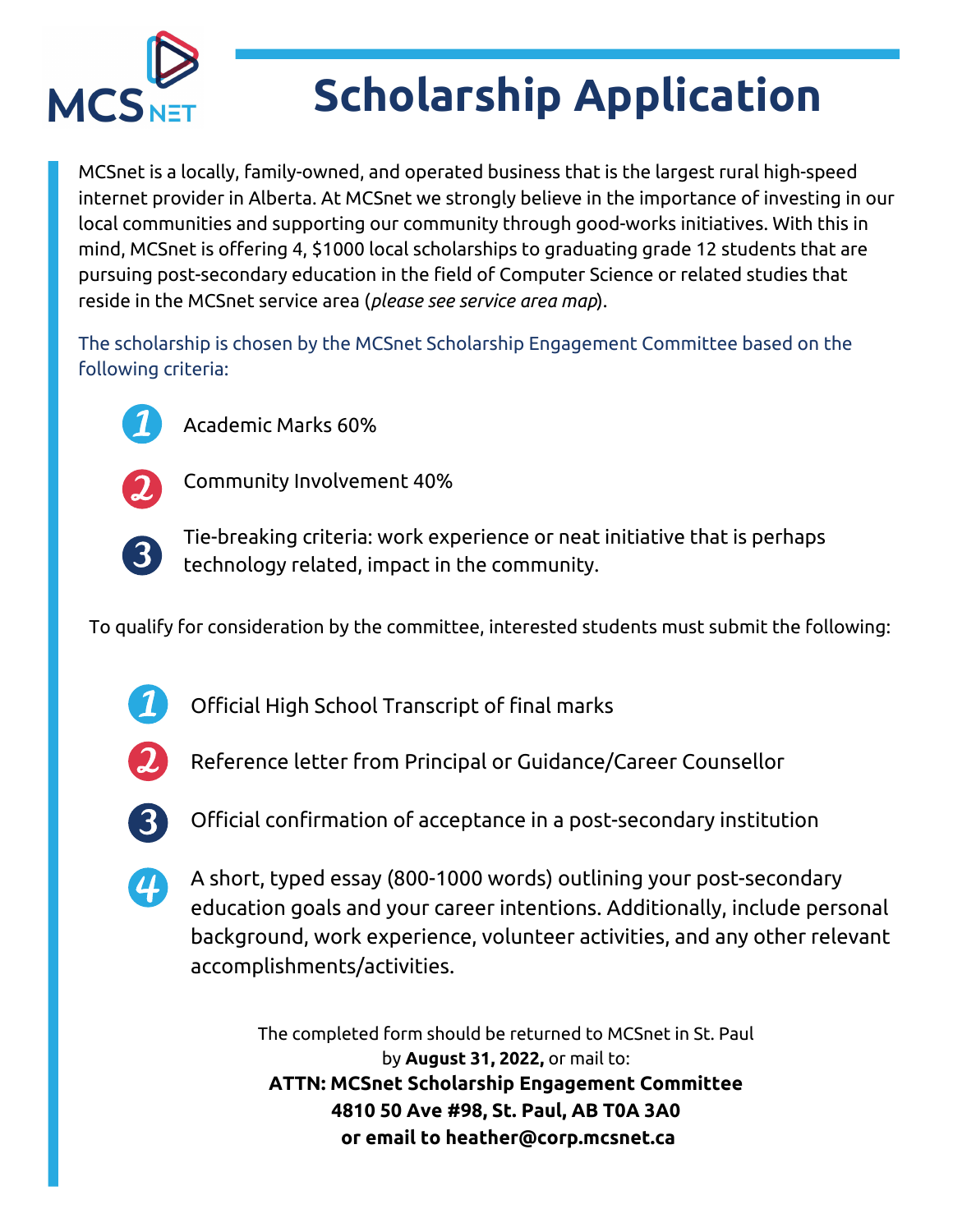

**Application Form**

**Please attach transcript, reference letter, essay, and confirmation of acceptance**

| Phone Number of Applicant: ______________ |
|-------------------------------------------|
|                                           |
|                                           |
|                                           |
|                                           |
|                                           |
|                                           |
|                                           |
|                                           |
|                                           |

**Signature of Applicant Date**